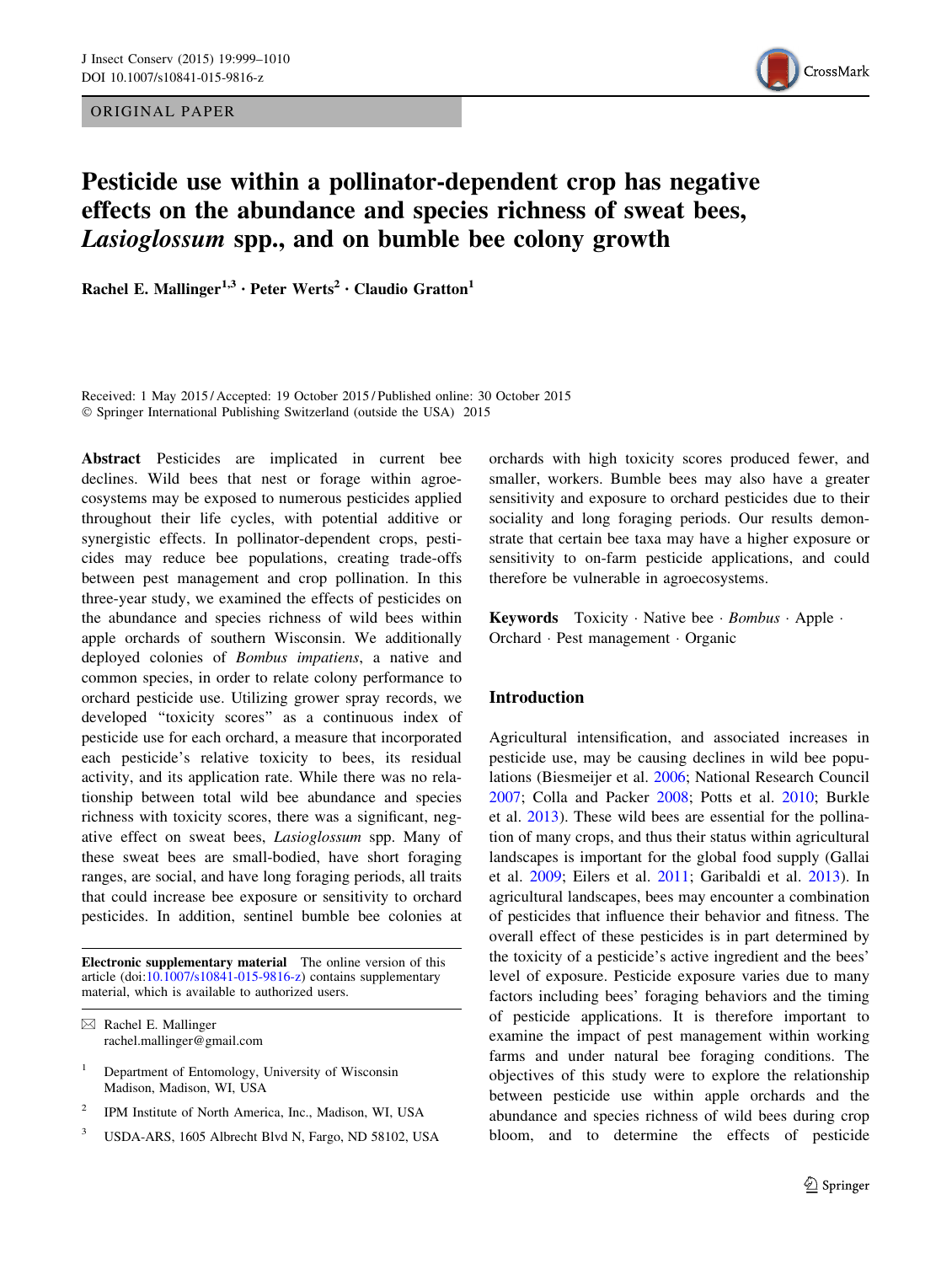applications on the growth and reproductive output of bumble bee colonies residing within orchards.

Pesticides can impact wild bees through both direct lethal effects, and through sublethal effects on bee behavior and physiology (Desneux et al. [2007](#page-10-0)). Studies examining direct effects have found that many pesticides applied at recommended doses do not kill honey bees or other managed bees (Morandin and Winston [2003;](#page-10-0) Ladurner et al. [2005;](#page-10-0) Morandin et al. [2005](#page-10-0); Abbott et al. [2008;](#page-9-0) Cresswell [2011;](#page-10-0) Baron et al. [2014](#page-10-0)). The indirect effects of pesticides on bees are generally less well known but may be as influential as direct, lethal effects. For example, pesticide exposure to social bees, including bumble bees and honey bees, can affect foraging performance (Morandin et al. [2005;](#page-10-0) Gill et al. [2012](#page-10-0); Whitehorn et al. [2012;](#page-11-0) Larson et al. [2013\)](#page-10-0). In particular, neonicotinoid insecticides impair the homing and learning abilities of worker bees, and reduce overall foraging efficacy (Morandin and Winston [2003](#page-10-0); Yang et al. [2008](#page-11-0); Mommaerts et al. [2010](#page-10-0); Cresswell [2011](#page-10-0); Henry et al. [2012;](#page-10-0) Williamson and Wright [2013](#page-11-0); Rundlöf et al. [2015;](#page-11-0) but see Tasei et al. [2001](#page-11-0)). Insecticide exposure may also delay bee development, having potential consequences for population growth rates (Abbott et al. [2008](#page-9-0); Wu et al. [2011\)](#page-11-0). Furthermore, negative, synergistic effects on bees occur when there is exposure to multiple pesticides, or when pesticide exposure is combined with other stressors such as pathogens (Wahl and Ulm [1983;](#page-11-0) Pilling and Jepson [1993](#page-11-0); Fauser-Misslin et al. [2014](#page-10-0); Pettis et al. [2013;](#page-11-0) Williamson and Wright [2013](#page-11-0); Zhu et al. [2014](#page-11-0)). Therefore, in addition to measuring the isolated impacts of individual pesticides, studies are needed that consider the combined direct, indirect, short-term and long-term effects of pest management on bees. One approach to examining the overall effects of pesticides on bees is to compare onfarm wild bee populations across gradients in pesticide use.

The effects of pesticides on bees can vary among taxa, depending on life-history traits such as level of sociality, body size, and foraging period or specialization (Brittain and Potts [2011;](#page-10-0) Arena and Sgolastra [2014\)](#page-10-0). For example, pesticide use was found to have greater negative effects on social bees compared to solitary bees (Williams et al. [2010\)](#page-11-0). This may be due to social species' longer foraging periods, which result in exposure to numerous, diverse pesticides throughout the growing season. Small-bodied bees may also be more affected by certain pesticides as lethal doses for small-bodied organisms are lower than those for large-bodied ones (Thompson and Hunt [1999](#page-11-0); Malone et al. [2000\)](#page-10-0). Furthermore, differences among bee species in their diet breadths, foraging preferences, and foraging ranges will affect their exposure to pesticides. Bee species with short foraging ranges may be more affected by pesticides applied at local spatial scales (single farms), while species with longer foraging ranges may be more sensitive to applications at the landscape scale (across multiple ecosystems) (Brittain and Potts [2011](#page-10-0)). Additionally, specialist bees may be more vulnerable to pesticides applied on their preferred food source relative to generalists that forage on a diversity of plants (Brittain and Potts [2011\)](#page-10-0). Thus, predicting the overall effects of pesticides on wild bee communities and pollination services requires an understanding of which bee taxa are at greater risk.

Many previous studies examining the effects of pesticides on bees have compared organic and conventional cropping systems. Organic farms, or regions with a high proportion of organic farms, are often associated with a higher abundance and diversity of bees and higher pollination rates (Kremen et al. [2002](#page-10-0); Morandin and Winston 2005; Holzschuh et al. [2007](#page-10-0), [2008;](#page-10-0) Andersson et al. [2012](#page-10-0); Kennedy et al. [2013;](#page-10-0) but see Kremen et al. [2004](#page-10-0); Shuler et al. [2005](#page-11-0); Brittain et al. [2010](#page-10-0)). However, organic and conventional farms differ not only in pesticide use, but in other attributes including farm size, crop diversity, and location. In particular, organic farms tend to have higher on-farm plant diversity, and/or are located within more complex landscapes (Holzschuh et al. [2008,](#page-10-0) [2010](#page-10-0)). Therefore, in comparing organic to conventional farms, it is difficult to differentiate the relative influence of pesticides on bees from other farm characteristics. Previous studies examining the effect of pesticides on bees across a continuous gradient, using a calculated toxicity score, found negative effects of pesticide toxicity on wild bee abundance and diversity, though responses varied by year and bee taxa (Tuell and Isaacs [2010;](#page-11-0) Park et al. [2015\)](#page-11-0). A continuous index of pesticide toxicity takes into consideration the variability within and across farming systems (organic and conventional), and may thus better represent potential pesticide risks to bees.

In this research, we examined the effects of pest management practices on local wild bee communities within apple orchards of southern Wisconsin, USA, using a continuous metric of pesticide toxicity (''toxicity scores''). Farms in this area practiced a range of management strategies that created a large gradient in these toxicity scores. We analyzed responses by the entire wild bee community as well as taxon-specific responses by common bee genera. Additionally, we explored the relationship between toxicity scores and colony performance of sentinel bumble bees as a way to more directly assess the cumulative effects of pesticides on individual bee and colony level responses. We hypothesized that orchards with higher toxicity scores would have lower total wild bee abundance and species richness due to the combined short-term (within-year) and long-term (previous years) effects of pesticide use on bee populations. We additionally hypothesized that sentinel bumble bee colony weight gain,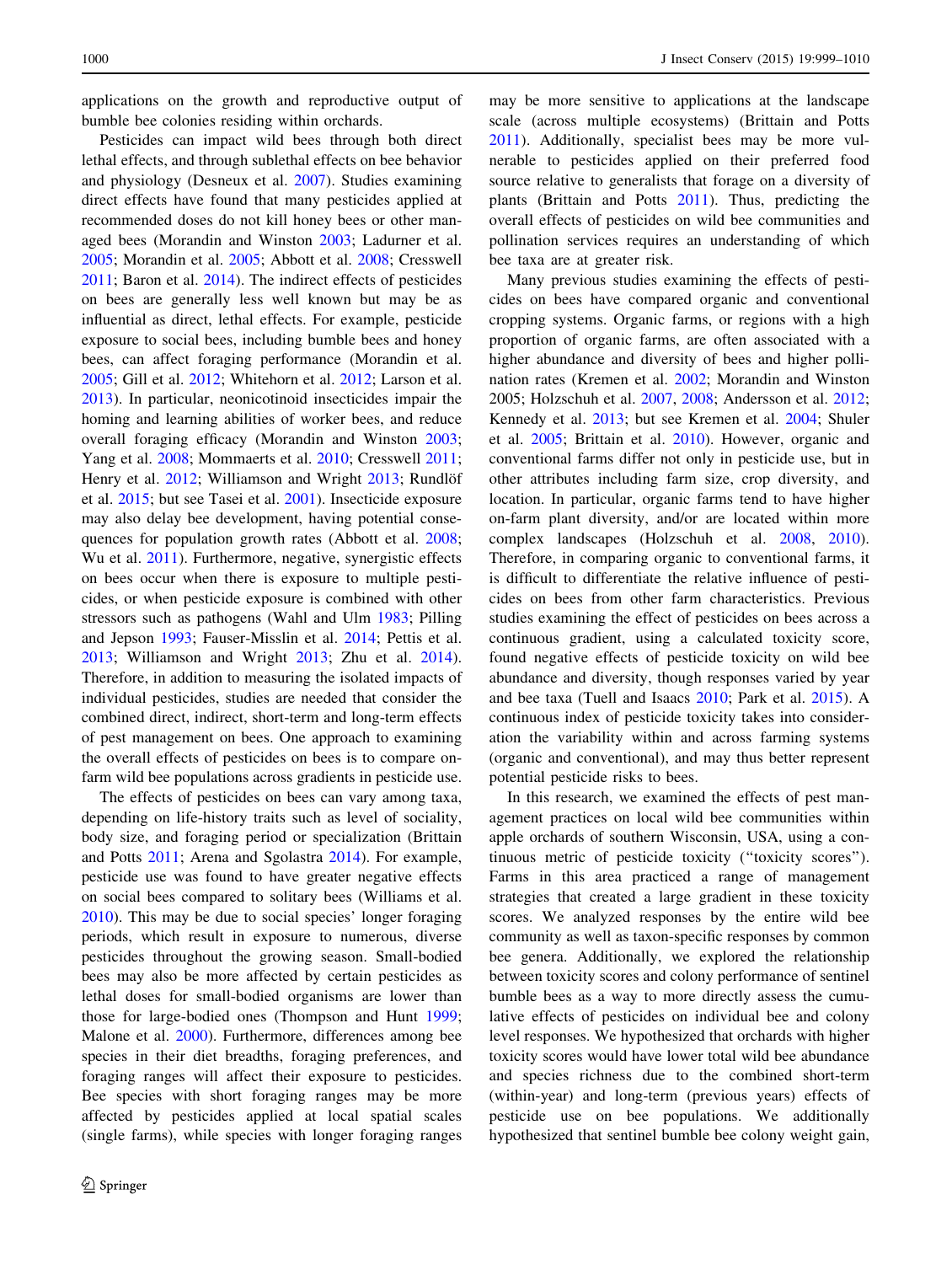queen production, and worker production would be negatively related to toxicity scores.

## Methods

## Study sites and experimental design

Apple orchards selected for this study ranged in pest management approaches. These included a total of four no-input orchards (no pesticides), six organic orchards (using only USDA certified organic pesticides), and 15 conventional orchards (using non-organic pesticides, but varying in the number of pesticide applications per year). All orchard study sites were located in southern Wisconsin at least 5 km from any other site, a distance greater than most bees' foraging ranges (Gathmann and Tscharntke [2002;](#page-10-0) Greenleaf et al. [2007](#page-10-0)), in order to ensure independence of measurements (Supplementary material 1). We additionally selected orchards so that pest management philosophy, i.e. organic/no-input versus conventional, was not related to the percentage of cropland (all agricultural land-cover categories excluding pasture) in the surrounding 1 km landscape as measured using remotely-sensed land-cover data (2010 National Agricultural Statistics Service Cropland Data Layer) in ArcMap 9.2 (Esri 2009) ( $t_{27} = -0.81$ ,  $P = 0.21$ ). This was done in order to ensure that any effects of orchard pest management on bees would be independent of the possible effects from agricultural management in the surrounding landscape. Over three growing seasons (2010, 2012 and 2013), we developed toxicity scores from spray records, and measured wild bee abundance and species richness. Over two growing seasons (2012 and 2013), we assessed individual and colony-level traits of sentinel bumble bees placed within the orchards.

## Calculation of toxicity scores

At the end of each growing season, we obtained growersupplied spray records for each of the orchards sampled in that year for a total of 48 unique records (16 in 2010, 15 in 2012, and 17 in 2013). All records contained the application rate and date of pesticides applied throughout the entire growing season (March–October), including all herbicides, fungicides, and insecticides. We calculated a comprehensive, full-season toxicity score for each orchard using the Environmental Impact Quotient (EIQ) Field Use Rating formula (Eq. 1), which takes into account the pesticide's relative toxicity to bees and the amount of active ingredient applied within the orchard (Kovach et al. [1992](#page-10-0)). To determine the quantity of each active ingredient applied, we multiplied the application rate (oz of weight/

acre) by the percent of the principal active ingredient for each pesticide. We then multiplied this quantity by the ''bee-toxicity value'' for the active ingredient listed in the 2010 EIQ database (Eshenaur et al. [2010\)](#page-10-0) (Supplementary material 2). The bee-toxicity value for individual pesticide active ingredients is the product of the active ingredient's acute toxicity to honey bees on a scale of 1–5 (relatively nontoxic = 1 (LD<sub>50</sub> > 100 µg/bee), moderately toxic = 3  $(LD_{50} = 2{\text -}10.99 \text{ µg/bee})$ , highly toxic = 5  $(LD_{50} < 2$  lg/bee)) and its plant surface residue half-life on a scale of 1–5  $(1-2 \text{ weeks} = 1, 2-4 \text{ weeks} = 3, >4 \text{ weeks} = 5)$ (Kovach et al. [1992](#page-10-0)). Compounds assumed to be nontoxic to bees and/or with unknown toxicity, including adjuvants and fertilizers, were not included in the scores. This process was repeated for each application at each orchard during a season, to obtain the cumulative, full-season toxicity score for the orchard (Eq. 1):

Toxicity Score = 
$$
\sum_{x} [\text{Rate (oz of weight/acre})
$$

\n $\times$  Percent active ingredient

\n $\times$  EIQ bee toxicity value]

\n(1)

We additionally calculated early-season toxicity scores for each orchard in each year using the above Eq. 1, but including only pesticides that were applied from the beginning of the year through the end of our sampling period, which occurred during apple bloom of each year. These early-season toxicity scores may indicate the withinyear, or immediate, effects of pesticides on wild bees sampled during the apple bloom period. Full-season toxicity scores, on the other hand, may indicate overall differences in pest management, which, if consistent over time, could be expected to have persistent, long-term effects on wild bees, especially on species that forage past the apple bloom period.

## Wild bee sampling

Wild bees were collected with bee traps at the same orchards from which we obtained spray records in 2010, 2012 and 2013. We sampled bees during the apple-bloom period, which occurs for 1–3 weeks between mid April and late May, since wild bees are active within orchards during this period and are important for apple production (Mallinger and Gratton [2015\)](#page-10-0). Bee traps were made with 355 ml white plastic cups (Solo Cup Co., Urbana, IL) painted fluorescent blue, fluorescent yellow, or left white, and filled with a 20 % propylene glycol and 1 % unscented dish soap solution. At each site, we hung ten bee traps of alternating white, yellow and blue color from stakes at mid-canopy height, approximately 1.5 m above ground. We placed the stakes within two interior tree rows, 20 m from any orchard edge, and separated from each other by 5 m. After 1 week in the field, we emptied the contents of bee traps and added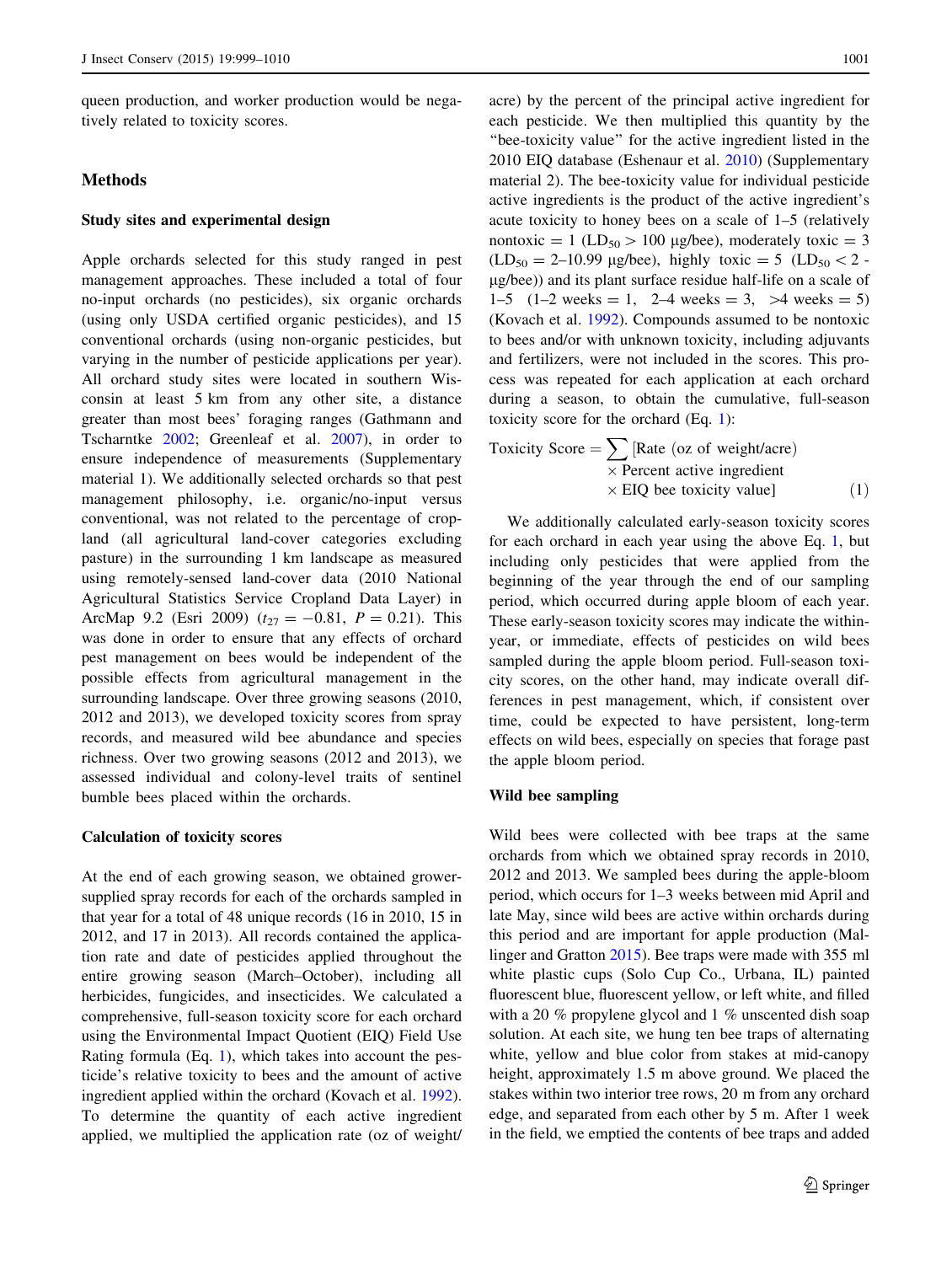new solution for each consecutive week of sampling during the bloom period (3 weeks in 2010, 2 weeks in 2012, and 1 week in 2013). All collected bees were stored in alcohol until they were pinned, dried, and identified to species with the assistance of expert taxonomists. We calculated total bee abundance and species richness for each orchard sampled in each year. We additionally calculated the abundance and species richness of the two dominant bee genera in apple orchards during apple bloom, Andrena spp. (mining bees), and Lasioglossum spp. (sweat bees), in order to look at taxon-specific responses to orchard pesticide use. No other bee genus was abundant or common enough to analyze separately (Supplementary material 3).

We used a model selection approach to analyze the effects of early-season and full-season toxicity scores on the abundance and species richness of all bees combined, Andrena spp., and Lasioglossum spp. (Burnham and Anderson [2004](#page-10-0)). Full-season toxicity scores were averaged across years for each orchard to represent average pesticide-use intensity, which was expected to have long-term or legacy effects on wild bees. Early-season toxicity scores were kept separate for each year in order to analyze possible immediate, within-year effects of pesticides on wild bees active during the apple bloom period. We ran separate model selection procedures for early-season and average full-season toxicity scores due to the strong correlation between these two predictor variables ( $r = 0.81$ ). Predictor variables in the full model included fixed effects of year (2010, 2012, 2013), percent agriculture at a 1 km radius surrounding the orchard, and toxicity scores, either earlyseason or average full-season. We compared full models to models containing each of the predictor variables alone, and to models with all combinations of the predictor variables. Models with intercept only were used as null models. We calculated corrected Akaike Information Criterion,  $AIC_c$ , values for all models for each response variable (abundance and richness of all bees combined, of Andrena spp., and of Lasioglossum spp., R version 3.1.2 MuMIn package). The model with the lowest  $AIC_c$  was considered to be the overall best-fit model ( $\Delta AIC_c = 0$ ), while models with  $\Delta AIC_c < 2$  were considered to be competing models (Burnham and Anderson [2004\)](#page-10-0). We additionally calculated model weights, w, which represent the likelihood that each model would be the best-fit model in repeated runs of the experiment (R version 3.1.2 MuMIn package). Statistics for all models are presented in the results section, but for succinctness, parameter estimates and figures are from the overall best-fit models. Models for abundance of all bees, Andrena spp., and Lasioglossum spp. (all log-transformed), as well as total bee species richness (square-root transformed) were fit with linear models (R version 3.1.2 function "lm"), while Andrena and Lasioglossum species richness were fit with generalized linear models with Poisson distributions (R version 3.1.2 function ''glm''). All models met assumptions of normality (linear models) and randomly distributed errors.

## Bumble bee colony performance

The performance of sentinel bumble bee colonies placed within orchards was used as an indicator of an orchard's suitability for bees, complementing measurements of local wild bee abundance or diversity (Gibbs [2011](#page-10-0)). Unlike many wild bee species with short foraging periods, bumble bee colonies are active from the early spring through fall, and thereby potentially exposed to pesticides applied throughout the entire growing season. Furthermore, the placement of colonies within orchards ensures some exposure to on-farm pesticides. Additionally, the use of sentinel colonies allows the detection of individual and colony-level responses to pesticides.

We used commercial colonies of Bombus impatiens, a native and common species within our study area (Koppert Biological Systems, Howell, MI). Colonies were placed at 14 orchards in 2012 (seven conventional and seven organic/no-input) and at 14 orchards in 2013 (eight conventional and six organic/no-input), and were left for approximately 120 days in each year, from late March to July 2012 and from late April to August 2013, to coincide with the beginning of spring bloom and the period of pesticide applications. Bumble bee colonies started with one queen and approximately 30 workers at the beginning of the experiment. We weighed all colonies, including adults, immatures, brood, provisioning, occupied and empty brood cells, and the plastic nest box, to the nearest gram on the morning before they were deployed in the field. Each orchard received three colonies in 2012 and two colonies in 2013. After the majority of pesticides had been applied for the growing season, we brought colonies back to the lab and immediately placed them in a  $-80^{\circ}$ C freezer where they were stored until processed.

We re-weighed colonies, including all components weighed at the beginning of the experiment, and calculated weight gain as the difference between initial and final weight. We then measured gyne (new queen) production as either the number of gynes (in 2012), or the number of emerged gyne cells (in 2013). Colonies contained queen excluder doors in 2012, which allowed us to count gynes directly at the end of the season, but excluders were not used in 2013, which created more natural colony conditions by allowing gynes to permanently leave the colony after emergence. We also measured the production of workers and males in both years as the combined number of emerged worker and male cells. While we could distinguish gyne cells by their large size, we used a combined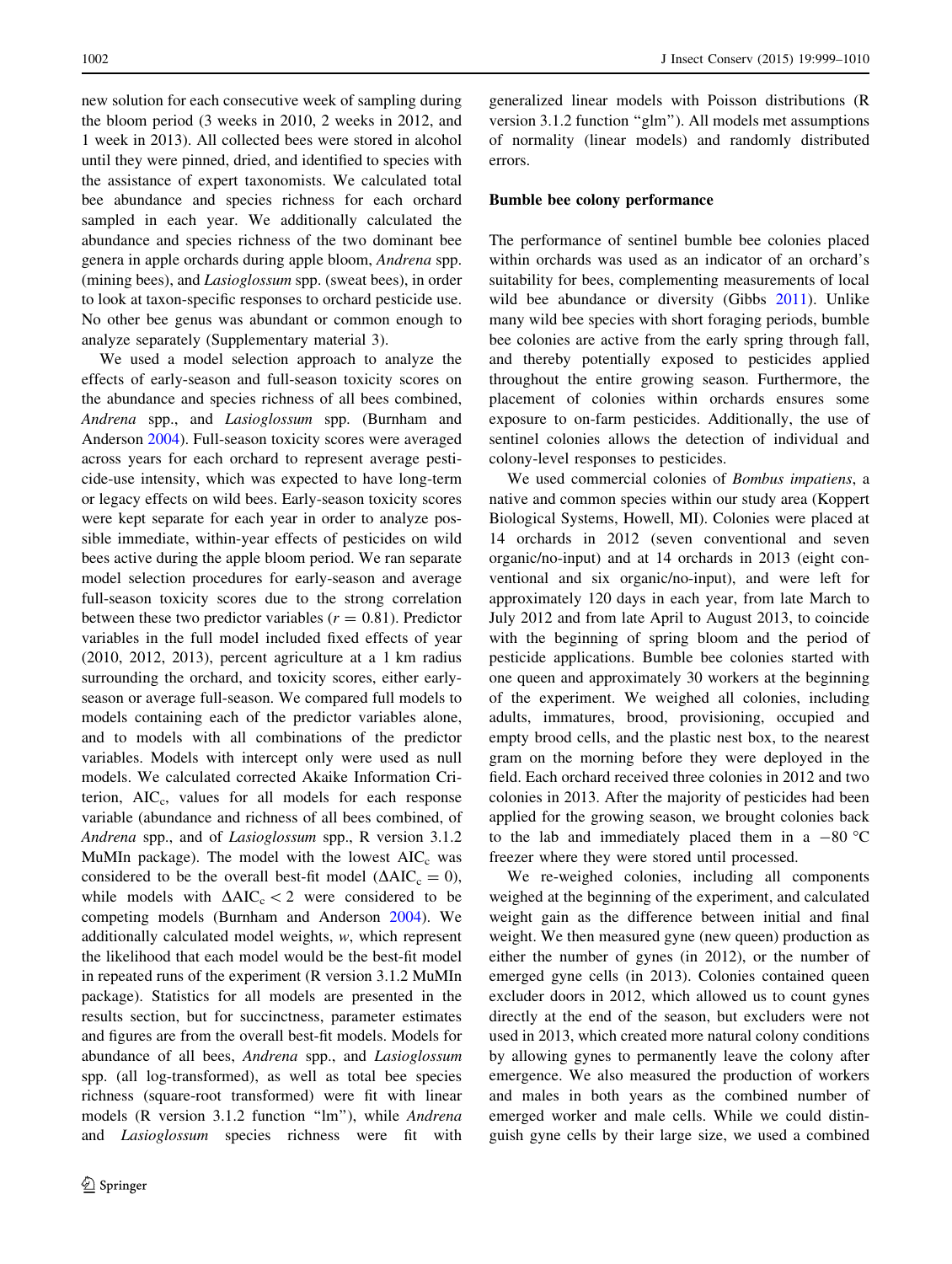measure of workers and males because we were unable to differentiate between worker and male cells (Williams et al. [2012\)](#page-11-0). Since males leave the colony shortly after emergence, and workers can die in the field during the season, the number of emerged cells may be a better estimate of worker and male production as compared to the number of bees within the colony at the time of collection. We then randomly selected approximately twenty worker bees from each colony and measured the distance between wing bases, or intertegular span, for each bee as an indicator of body size (Greenleaf et al. [2007](#page-10-0)). We averaged the colony and individual-level measurements per orchard.

To analyze the effects of toxicity scores on bumble bee colony performance, including weight gain, the average production of queens, the average combined production of workers and males, and average worker thorax width, we used the same model selection approach previously described. Predictor variables in the full model included year (2012, 2013), percent agriculture, and either earlyseason or full-season toxicity scores. We analyzed bumble bee responses to both toxicity scores as bumble bees may have greater exposure to sprays early in the season when there are few flowering resources available outside of the orchard, but are also likely to be exposed to season-long pesticide use due to their extended foraging periods. Linear models were created with log or square-root transformed response variables as necessary in order to meet assumptions of normality and randomly distributed errors (R version 3.1.2 function "lm") and all model selection statistics were calculated with R version 3.1.2 package MuMIn.

## Results

## Pesticide toxicity scores

In each year, 45–65 different pesticides were applied across all orchards, with the number of applications ranging from 0 to 40 per orchard per year. No insecticides were applied during apple bloom, though fungicides were occasionally applied during bloom. Full-season toxicity scores did not significantly differ among the three study years  $(F<sub>2.45</sub> = 1.20, P = 0.31)$ . Moreover, full-season toxicity scores calculated from 2012 were positively correlated to full-season toxicity scores from 2013 at orchards sampled in both years (n = 14,  $r = 0.88, P < 0.0001$ ), suggesting that an orchard's relative season-long pesticide use may be consistent over time. Conventionally managed orchards had higher full-season toxicity scores (8953  $\pm$  987) compared to organic orchards (3901  $\pm$  1119) ( $t_{46} = -3.38, P = 0.002$ ), though there was a large range in scores among both organic (0–23,209) and conventional (929–23,334) orchards.

#### Wild bee abundance and diversity

Across all study sites and years, 5673 wild bees were collected representing 80 different species (Supplementary material 3). Abundance of wild bees per orchard ranged from 20 to 1050 in 2010, 21–290 in 2012, and 7–61 in 2013, while species richness ranged from 9 to 28 in 2010, 6–23 in 2012, and 5–17 in 2013. We found no evidence of significant spatial autocorrelation for either wild bee abundance (Moran's  $I = -0.05$ ,  $P = 0.22$ ) or wild bee species richness (Moran's I = 0.01,  $P = 0.20$ ). The most abundant genus was Andrena spp., representing 78 % of captured wild bees, followed by Lasioglossum spp., representing 9.5 % of the wild bee community. Lasioglossum was the most species rich genus, with 36 species, followed by Andrena, with 24 species. Other bee genera sampled during apple bloom included Agapostemon, Augochlorella, Bombus, Ceratina, Colletes, Halictus, Megachile, and Osmia.

Early-season toxicity scores and average full-season toxicity scores were not significant predictors of either total bee abundance or species richness; only year and percent agriculture were included in competing models (Table [1](#page-5-0)a, b). Year was the only predictor variable included in the overall best-fit model for total bee abundance, while for total bee species richness, the overall best-fit model included a negative effect of percent agriculture as well as an effect of year (Table [2a](#page-5-0), b).

For taxon-specific responses, both early-season and average full-season toxicity scores, along with year and percent agriculture, were significant predictors of Andrena and Lasioglossum abundance and species richness (Table [1a](#page-5-0), b). However, the two genera showed very different responses to toxicity scores. In the overall best-fit models, Lasioglossum abundance and species richness were negatively correlated to early-season and full-season toxicity scores (Fig. [1a](#page-6-0)–d), while Andrena species richness was positively correlated to early-season and full-season toxicity scores (Fig. [2](#page-6-0)a, b; Table [2](#page-5-0)a, b). Though the overall best-fit models for Andrena abundance did not contain either toxicity score, the toxicity scores were included in competing models (Tables [1](#page-5-0)a, b, [2](#page-5-0)a, b).

## Bumble bee colony performance

On average, sentinel bumble bee colonies placed within orchards grew throughout their time in the field (4 months), though growth and reproductive output were highly variable. Nearly 90 % of colonies gained weight, with an average gain of  $122 \pm 22$  g (mean  $\pm$  SEM). The average number of new queens produced per colony was  $12.8 \pm 3.2$ , and the average combined number of workers and males produced per colony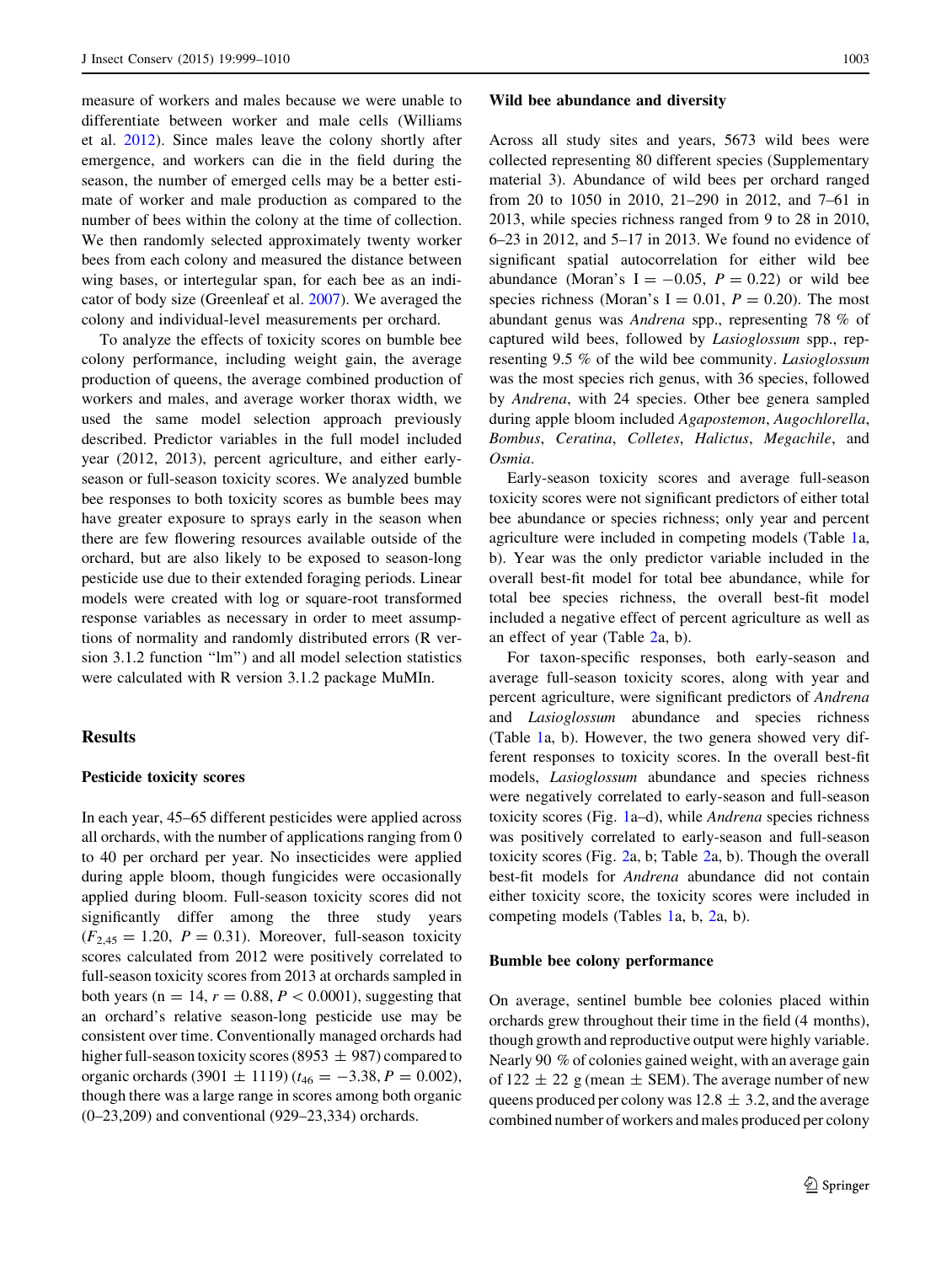<span id="page-5-0"></span>

| <b>Table 1</b> Model selection statistics for $i = 7$ models predicting the    |  |  |  |  |  |  |
|--------------------------------------------------------------------------------|--|--|--|--|--|--|
| abundance and species richness of all wild bees (total abundance and           |  |  |  |  |  |  |
| richness), <i>Andrena</i> spp., and <i>Lasioglossum</i> spp. (Lasio.), trapped |  |  |  |  |  |  |
| within apple orchards of southern Wisconsin during apple bloom, as a           |  |  |  |  |  |  |
| function of year, 2010, 2012 or 2013 $(Yr)$ , percent agriculture              |  |  |  |  |  |  |

surrounding the orchard at a 1 km radius  $(Ag)$ , and orchard toxicity scores (Tox) calculated as (a) early-season toxicity scores including sprays from the beginning of the year through apple bloom and (b) average full-season toxicity scores including all pesticide sprays applied during the growing season (March–October)

| $\dot{i}$      | Explanatory<br>variables                | Log total<br>abundance |       | Sqrt total<br>richness |       | Log Andrena<br>abundance |       | Andrena<br>richness |       | Log Lasio.<br>abundance |       | Lasio. richness   |       |
|----------------|-----------------------------------------|------------------------|-------|------------------------|-------|--------------------------|-------|---------------------|-------|-------------------------|-------|-------------------|-------|
|                |                                         | $\triangle AIC_c$      | $W_i$ | $\Delta AIC_c$         | $W_i$ | $\Delta AIC_c$           | $W_i$ | $\Delta AIC_c$      | $W_i$ | $\triangle AIC_c$       | $W_i$ | $\triangle AIC_c$ | $W_i$ |
|                | (a) Early-season toxicity scores        |                        |       |                        |       |                          |       |                     |       |                         |       |                   |       |
| $\overline{0}$ | Intercept                               | 31.9                   | 0.00  | 24.0                   | 0.00  | 37.2                     | 0.00  | 39.3                | 0.00  | 8.6                     | 0.01  | 13.8              | 0.00  |
| $\mathbf{1}$   | Yr                                      | 0.0                    | 0.41  | 1.8                    | 0.22  | 3.1                      | 0.12  | 4.9                 | 0.06  | 3.5                     | 0.11  | 8.0               | 0.01  |
| 2              | Tox                                     | 34.1                   | 0.00  | 26.3                   | 0.00  | 38.1                     | 0.00  | 35.2                | 0.00  | 7.4                     | 0.02  | 7.0               | 0.02  |
| 3              | Ag                                      | 33.8                   | 0.00  | 24.9                   | 0.00  | 38.3                     | 0.00  | 38.6                | 0.00  | 10.9                    | 0.00  | 14.0              | 0.00  |
| $\overline{4}$ | $Tox + Yr$                              | 2.3                    | 0.13  | 3.8                    | 0.08  | 5.3                      | 0.04  | 4.8                 | 0.06  | 0.0                     | 0.64  | 0.0               | 0.69  |
| 5              | $Tox + Ag$                              | 36.0                   | 0.00  | 27.1                   | 0.00  | 38.4                     | 0.00  | 31.8                | 0.00  | 9.7                     | 0.00  | 8.9               | 0.01  |
| 6              | $Ag + Yr$                               | 0.2                    | 0.37  | 0.0                    | 0.55  | 0.0                      | 0.56  | 2.3                 | 0.21  | 5.9                     | 0.03  | 7.8               | 0.01  |
| $\tau$         | $Tox + Ag + Yr$                         | 2.9                    | 0.10  | 2.6                    | 0.15  | 1.3                      | 0.29  | 0.0                 | 0.67  | 2.6                     | 0.18  | 1.9               | 0.26  |
|                | (b) Average full-season toxicity scores |                        |       |                        |       |                          |       |                     |       |                         |       |                   |       |
| $\overline{0}$ | Intercept                               | 31.9                   | 0.00  | 24.0                   | 0.00  | 37.2                     | 0.00  | 37.9                | 0.00  | 7.1                     | 0.02  | 14.1              | 0.00  |
| $\mathbf{1}$   | Yr                                      | 0.0                    | 0.41  | 1.8                    | 0.22  | 3.1                      | 0.12  | 3.5                 | 0.09  | 1.9                     | 0.20  | 8.4               | 0.01  |
| 2              | <b>Tox</b>                              | 33.9                   | 0.00  | 26.2                   | 0.00  | 38.7                     | 0.00  | 36.9                | 0.00  | 6.5                     | 0.02  | 6.6               | 0.02  |
| 3              | Ag                                      | 33.8                   | 0.00  | 24.9                   | 0.00  | 38.3                     | 0.00  | 37.2                | 0.00  | 9.3                     | 0.00  | 14.3              | 0.00  |
| $\overline{4}$ | $Tox + Yr$                              | 2.5                    | 0.12  | 3.9                    | 0.08  | 5.2                      | 0.04  | 4.3                 | 0.06  | 0.0                     | 0.54  | 0.0               | 0.67  |
| 5              | $Tox + Ag$                              | 35.7                   | 0.00  | 27.3                   | 0.00  | 39.4                     | 0.00  | 34.6                | 0.00  | 8.8                     | 0.01  | 8.4               | 0.01  |
| 6              | $Ag + Yr$                               | 0.2                    | 0.36  | 0.0                    | 0.55  | 0.0                      | 0.54  | 0.9                 | 0.33  | 4.6                     | 0.06  | 8.1               | 0.01  |
| 7              | $Tox + Ag + Yr$                         | 2.6                    | 0.11  | 2.6                    | 0.15  | 1.2                      | 0.30  | 0.0                 | 0.52  | 2.6                     | 0.15  | 1.8               | 0.28  |

For each response variable, competing models ( $\Delta AIC_c\lt2$ ) are bolded

Table 2 Parameter estimates ( $\beta \pm SE$ ) from the best-fit models  $(\Delta AIC_c = 0)$  explaining the abundance and species richness of all wild bees (total abundance and richness), Andrena spp., and Lasioglossum spp. (Lasio.), trapped within apple orchards of southern Wisconsin during apple bloom

| Explanatory<br>variable | Log total<br>abundance                  | Sqrt total<br>richness | Log Andrena<br>abundance | Andrena richness                  | Log Lasio.<br>abundance            | Lasio. richness                    |
|-------------------------|-----------------------------------------|------------------------|--------------------------|-----------------------------------|------------------------------------|------------------------------------|
|                         | (a) Early-season toxicity scores        |                        |                          |                                   |                                    |                                    |
| Intercept               | $5.1 \pm 0.2$                           | $4.4 \pm 0.2$          | $5.4 \pm 0.3$            | $2.4 \pm 0.1$                     | $2.9 \pm 0.3$                      | $1.8 \pm 0.1$                      |
| Tox                     |                                         |                        |                          | $2.6 \pm 1.2 \; (\times 10^{-5})$ | $-8.2 \pm 3.4 \; (\times 10^{-5})$ | $-6.4 \pm 2.1 \times 10^{-5}$ )    |
| Yr                      |                                         |                        |                          |                                   |                                    |                                    |
| (2012)                  | $-0.8 \pm 0.3$                          | $-0.6 \pm 0.2$         | $-1.6 \pm 0.3$           | $-0.3 \pm 0.1$                    | $-0.6 \pm 0.4$                     | $-0.3 \pm 0.2$                     |
| (2013)                  | $-2.0 \pm 0.3$                          | $-1.3 \pm 0.2$         | $-2.5 \pm 0.3$           | $-0.8 \pm 0.1$                    | $-0.1 \pm 0.3$                     | $-0.6 \pm 0.2$                     |
| Ag                      |                                         | $-0.01 \pm 0.0$        | $-0.01 \pm 0.0$          | $-5.8 \pm 2.2 \times 10^{-3}$     |                                    |                                    |
|                         | (b) Average full-season toxicity scores |                        |                          |                                   |                                    |                                    |
| Intercept               | $5.1 \pm 0.2$                           | $4.4 \pm 0.2$          | $5.4 \pm 0.3$            | $2.4 \pm 0.1$                     | $2.9 \pm 0.3$                      | $1.9 \pm 0.2$                      |
| Tox                     |                                         |                        |                          | $1.9 \pm 1.0 \times 10^{-5}$ )    | $-5.6 \pm 2.7 \times 10^{-5}$      | $-4.8 \pm 1.5 \; (\times 10^{-5})$ |
| Yr                      |                                         |                        |                          |                                   |                                    |                                    |
| (2012)                  | $-0.8 \pm 0.3$                          | $-0.6 \pm 0.2$         | $-1.6 \pm 0.3$           | $-0.4 \pm 0.1$                    | $-0.4 \pm 0.4$                     | $-0.2 \pm 0.2$                     |
| (2013)                  | $-2.0 \pm 0.3$                          | $-1.3 \pm 0.2$         | $-2.5 \pm 0.3$           | $-0.8 \pm 0.1$                    | $-0.1 \pm 0.3$                     | $-0.6 \pm 0.2$                     |
| Ag                      |                                         | $-0.01 \pm 0.0$        | $-0.01 \pm 0.0$          | $-5.7 \pm 2.2 \times 10^{-3}$     |                                    |                                    |

Explanatory variables include year, 2010, 2012 and 2013, (Yr), percent agriculture at a 1 km radius surrounding the orchard (Ag), and orchard toxicity scores ( $Tox$ ), calculated as (a) early-season toxicity scores including all pesticide sprays from the beginning of the year through apple bloom and (b) average full-season toxicity scores including all pesticide sprays applied during the growing season (March–October)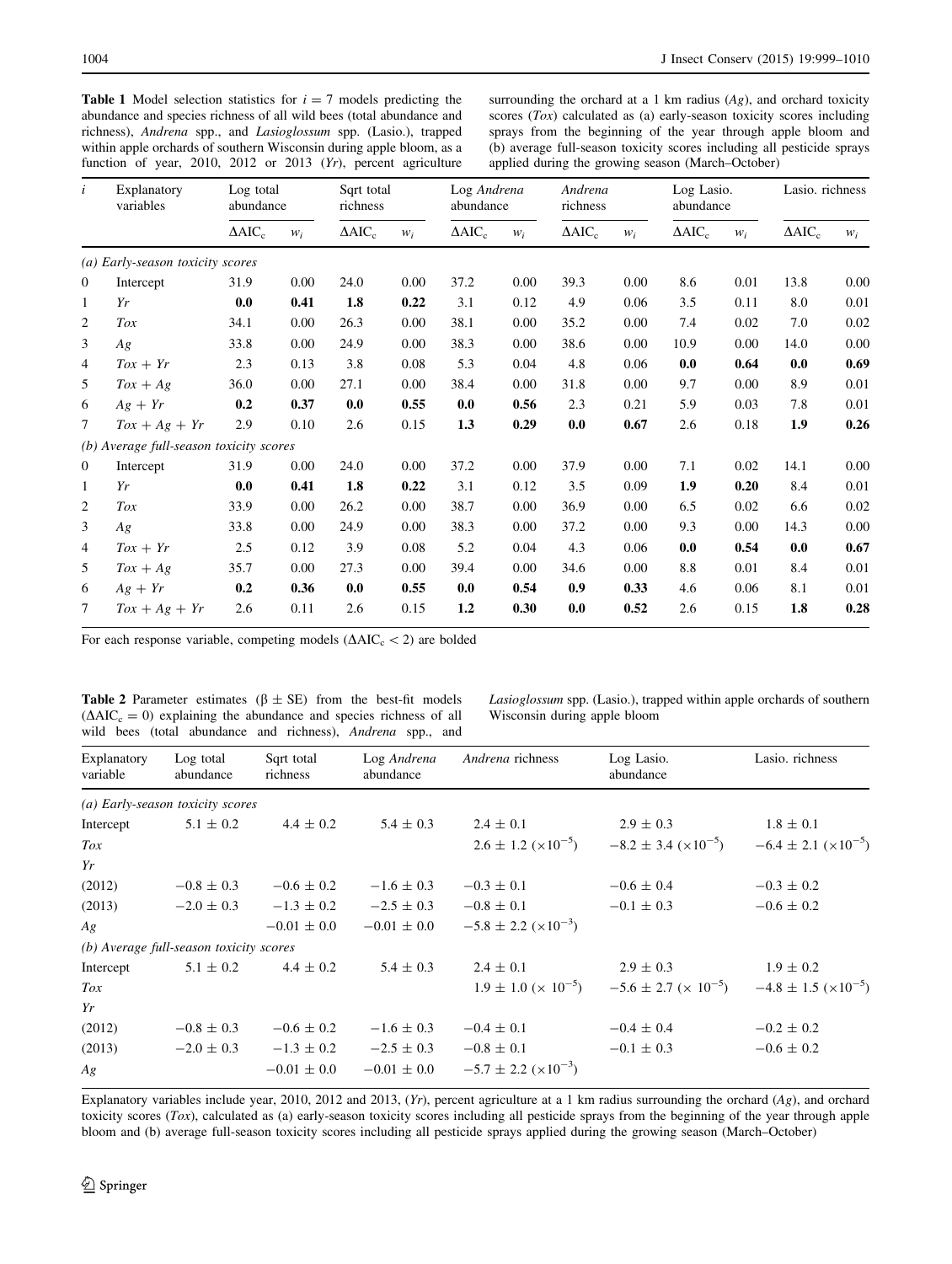Fig. 1 Relationships between the abundance of Lasioglossum spp. and a early-season orchard toxicity scores and b average full-season orchard toxicity scores, and the species richness of Lasioglossum spp. with c early-season orchard toxicity scores and d average full-season orchard toxicity scores. Bees were trapped within apple orchards of southern Wisconsin during apple bloom in 2010, 2012 and 2013. Partial residual regression is from the best-fit model ( $\Delta AIC_c = 0$ ) for each response variable

the species richness of Andrena spp. with a early-season orchard toxicity scores and b average full-season orchard toxicity scores. Bees were trapped within apple orchards of southern Wisconsin during apple bloom in 2010, 2012 and 2013. Partial residual regression is from the best-fit model  $(\Delta AIC_c = 0)$  for each response variable

<span id="page-6-0"></span>

was  $266 \pm 36$ . The combined number of workers and males produced by a colony and the average worker thorax width were positively correlated ( $r = 0.44$ ,  $P = 0.02$ ), while colony weight gain was positively correlated to the number of new queens produced by the colony ( $r = 0.50$ ,  $P = 0.007$ ).

Early-season and full-season toxicity scores were not significant predictors for either colony weight gain or the number of queens produced (Table [3a](#page-7-0), b). Only year was included as a predictor variable in competing models, and the overall best-fit models did not include any of our measured variables (Tables [3a](#page-7-0), b, [4](#page-7-0)a, b). However, both early-season and full-season toxicity scores, along with year, were significant predictors for the number of workers and males produced by bumble bee colonies (Table [3](#page-7-0)a, b). The combined number of workers and males were negatively correlated to both early-season and full-season toxicity scores in the overall best-fit models (Table [4a](#page-7-0), b; Fig. [3](#page-8-0)a, b). Furthermore, early-season and full-season toxicity scores were significant predictors of worker thorax width, along with year and percent agriculture (Table [3](#page-7-0)a, b). There was a negative effect of early-season toxicity scores on worker thorax width in the overall best-fit model (Table [4a](#page-7-0), b).

## **Discussion**

Pesticides are often implicated in the declining populations of both managed bees and wild bees, particularly in regions where agricultural intensification has occurred (National Research Council [2007;](#page-10-0) Colla and Packer [2008;](#page-10-0) Potts et al. [2010](#page-11-0); Burkle et al. [2013](#page-10-0)). In this three-year study, we did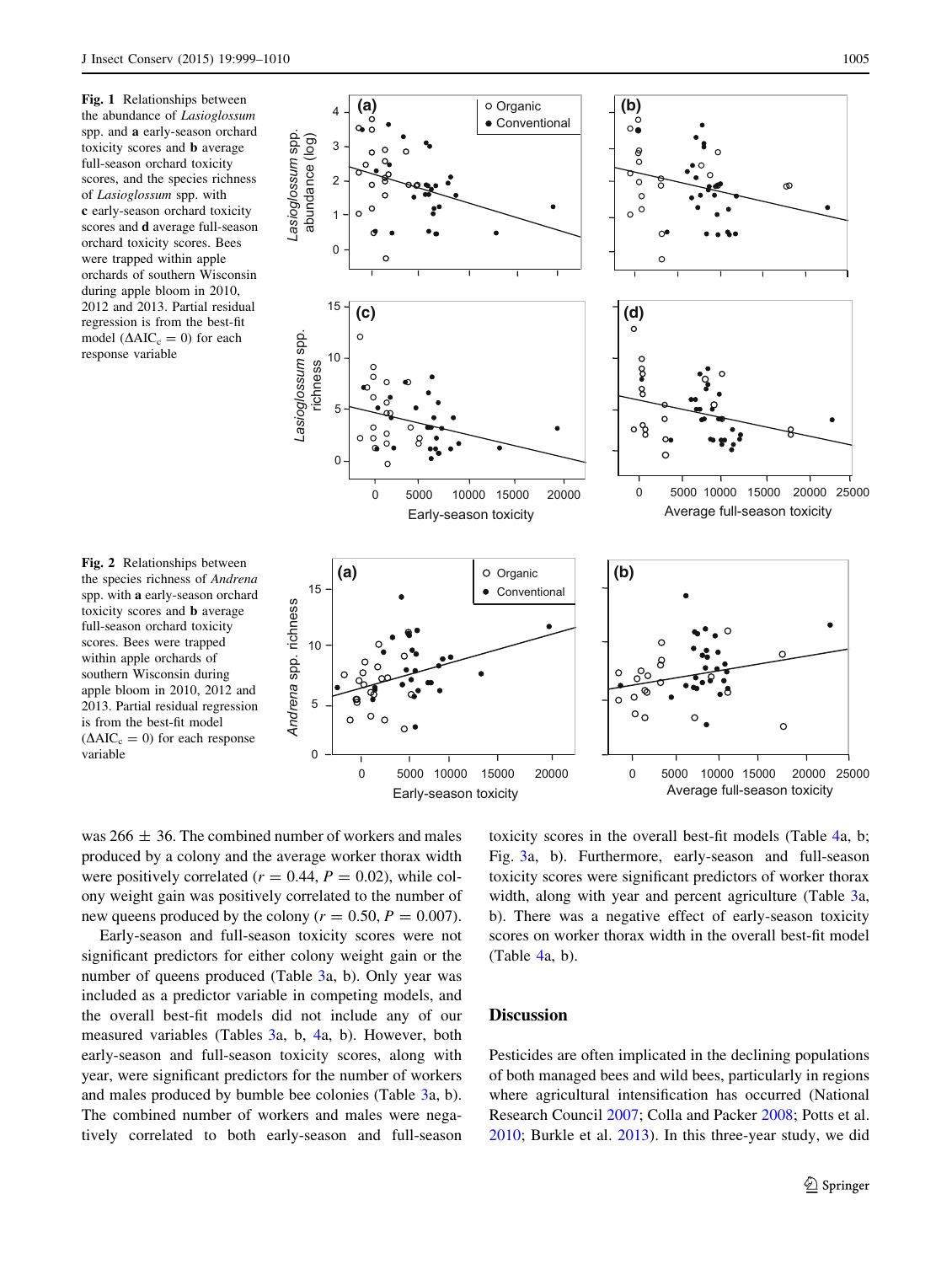<span id="page-7-0"></span>Table 3 Model selection statistics for  $i = 7$  models predicting the performance of bumble bee colonies deployed in apple orchards of southern Wisconsin (colony weight gain, the number of queens produced, the combined number of workers and males produced, and worker thorax width) as a function of year, 2012 or 2013, (Yr), percent agriculture surrounding the orchard at a 1 km radius  $(Ag)$ , and orchard toxicity scores (Tox) calculated as (a) early-season toxicity scores including all pesticide sprays from the beginning of the year through apple bloom and (b) full-season toxicity scores including all pesticide sprays applied when bumble bee colonies were deployed in orchards, approximately March–August, of each year

| i              | Explanatory variables        | Sqrt weight gain |       | Log queens     |       | Sqrt workers/males |       | Thorax width      |       |
|----------------|------------------------------|------------------|-------|----------------|-------|--------------------|-------|-------------------|-------|
|                |                              | $\Delta AIC_c$   | $W_i$ | $\Delta AIC_c$ | $W_i$ | $\triangle AIC_c$  | $W_i$ | $\triangle AIC_c$ | $W_i$ |
| (a)            | Early-season toxicity scores |                  |       |                |       |                    |       |                   |       |
| $\mathbf{0}$   | Intercept                    | 0.0              | 0.43  | 0.0            | 0.40  | 2.4                | 0.08  | 42.8              | 0.00  |
| 1              | Yr                           | 1.7              | 0.18  | 1.9            | 0.16  | 0.9                | 0.17  | 0.0               | 0.49  |
| 2              | Tox                          | 2.4              | 0.13  | 2.9            | 0.13  | 0.0                | 0.26  | 42.8              | 0.00  |
| 3              | Ag                           | 2.5              | 0.12  | 2.1            | 0.14  | 3.9                | 0.04  | 45.0              | 0.00  |
| $\overline{4}$ | $Tox + Yr$                   | 4.5              | 0.05  | 4.1            | 0.05  | 0.0                | 0.26  | 1.4               | 0.24  |
| 5              | $Tox + Ag$                   | 5.1              | 0.03  | 4.2            | 0.05  | 2.7                | 0.07  | 45.6              | 0.00  |
| 6              | $Ag + Yr$                    | 4.5              | 0.05  | 4.2            | 0.05  | 2.7                | 0.07  | 1.7               | 0.21  |
| 7              | $Tox + Ag + Yr$              | 7.5              | 0.01  | 6.1            | 0.02  | 2.9                | 0.06  | 4.0               | 0.07  |
| (b)            | Full-season toxicity scores  |                  |       |                |       |                    |       |                   |       |
| $\mathbf{0}$   | Intercept                    | 0.0              | 0.42  | 0.0            | 0.41  | 3.3                | 0.06  | 43.9              | 0.00  |
| 1              | Yr                           | 1.7              | 0.18  | 1.9            | 0.16  | 1.8                | 0.14  | 1.2               | 0.27  |
| 2              | Tox                          | 2.2              | 0.14  | 2.4            | 0.12  | 0.0                | 0.33  | 40.9              | 0.00  |
| 3              | Ag                           | 2.5              | 0.12  | 2.1            | 0.15  | 4.9                | 0.03  | 46.2              | 0.00  |
| $\overline{4}$ | $Tox + Yr$                   | 4.4              | 0.05  | 4.1            | 0.05  | 0.7                | 0.23  | 0.0               | 0.49  |
| 5              | $Tox + Ag$                   | 4.9              | 0.04  | 4.4            | 0.04  | 2.6                | 0.09  | 43.7              | 0.00  |
| 6              | $Ag + Yr$                    | 4.5              | 0.04  | 4.2            | 0.05  | 3.6                | 0.06  | 2.9               | 0.12  |
| 7              | $Tox + Ag + Yr$              | 7.4              | 0.01  | 6.3            | 0.02  | 3.5                | 0.06  | 2.7               | 0.13  |

For each response variable, competing models ( $\Delta AIC_c\lt2$ ) are bolded

| Explanatory variable             | Sqrt weight gain | Log queens    | Sqrt workers/males              | Thorax width                    |  |  |  |  |  |  |  |
|----------------------------------|------------------|---------------|---------------------------------|---------------------------------|--|--|--|--|--|--|--|
| (a) Early-season toxicity        |                  |               |                                 |                                 |  |  |  |  |  |  |  |
| Intercept                        | $9.9 \pm 1.1$    | $1.7 \pm 0.3$ | $17.9 \pm 1.5$                  | $1.6 \pm 0.15 \; (\times 10^3)$ |  |  |  |  |  |  |  |
| Tox                              |                  |               | $-6.8 \pm 3.0 \times 10^{-4}$ ) |                                 |  |  |  |  |  |  |  |
| Yr(2013)                         |                  |               |                                 | $-0.8 \pm 0.1$                  |  |  |  |  |  |  |  |
| Ag                               |                  |               |                                 |                                 |  |  |  |  |  |  |  |
| (b) Average full-season toxicity |                  |               |                                 |                                 |  |  |  |  |  |  |  |
| Intercept                        | $9.9 \pm 1.1$    | $1.7 \pm 0.3$ | $18.7 \pm 1.6$                  | $1.5 \pm 0.15 \; (\times 10^3)$ |  |  |  |  |  |  |  |
| Tox                              |                  |               | $-4.6 \pm 1.9 \times 10^{-4}$   | $-1.4 \pm 0.7 \times 10^{-5}$ ) |  |  |  |  |  |  |  |
| Yr(2013)                         |                  |               |                                 | $-0.8 \pm 0.1$                  |  |  |  |  |  |  |  |
| Ag                               |                  |               |                                 |                                 |  |  |  |  |  |  |  |

Explanatory variables include year, 2012 and 2013, (Yr), percent agriculture at a 1 km radius surrounding the orchard  $(Ag)$ , and orchard toxicity scores  $(Tox)$ , calculated as (a) early-season toxicity scores including all pesticide sprays from the beginning of the year through apple bloom and (b) full-season toxicity scores including all pesticide sprays applied when bumble bee colonies were deployed in orchards, approximately March–August, of each year

not find the expected negative relationship between pesticide toxicity scores and overall wild bee abundance or species richness during crop bloom. However, one subset of the wild bee community, Lasioglossum spp., was less abundant and species rich at orchards with high toxicity scores. Additionally, sentinel colonies of bumble bees produced fewer and smaller workers within orchards that had high toxicity scores. Thus, the effects of pesticides appear to vary among taxa and with associated life-history

traits that increase bee sensitivity or exposure to on-farm pesticide use.

## Toxicity scores

Our calculated toxicity scores incorporated three important factors that could determine the effects of pesticides on bees: the acute toxicity of the pesticide (based on its honey bee  $LD_{50}$ , the residual activity of the pesticide, and the

Table 4 Parameter estimates  $(\beta \pm SE)$  from the best-fit models ( $\Delta AIC_c = 0$ ) explaining the performance of bumble bee colonies deployed within apple orchards of southern Wisconsin (colony weight gain, number of queens produced, combined number of workers and males produced, and worker thorax width)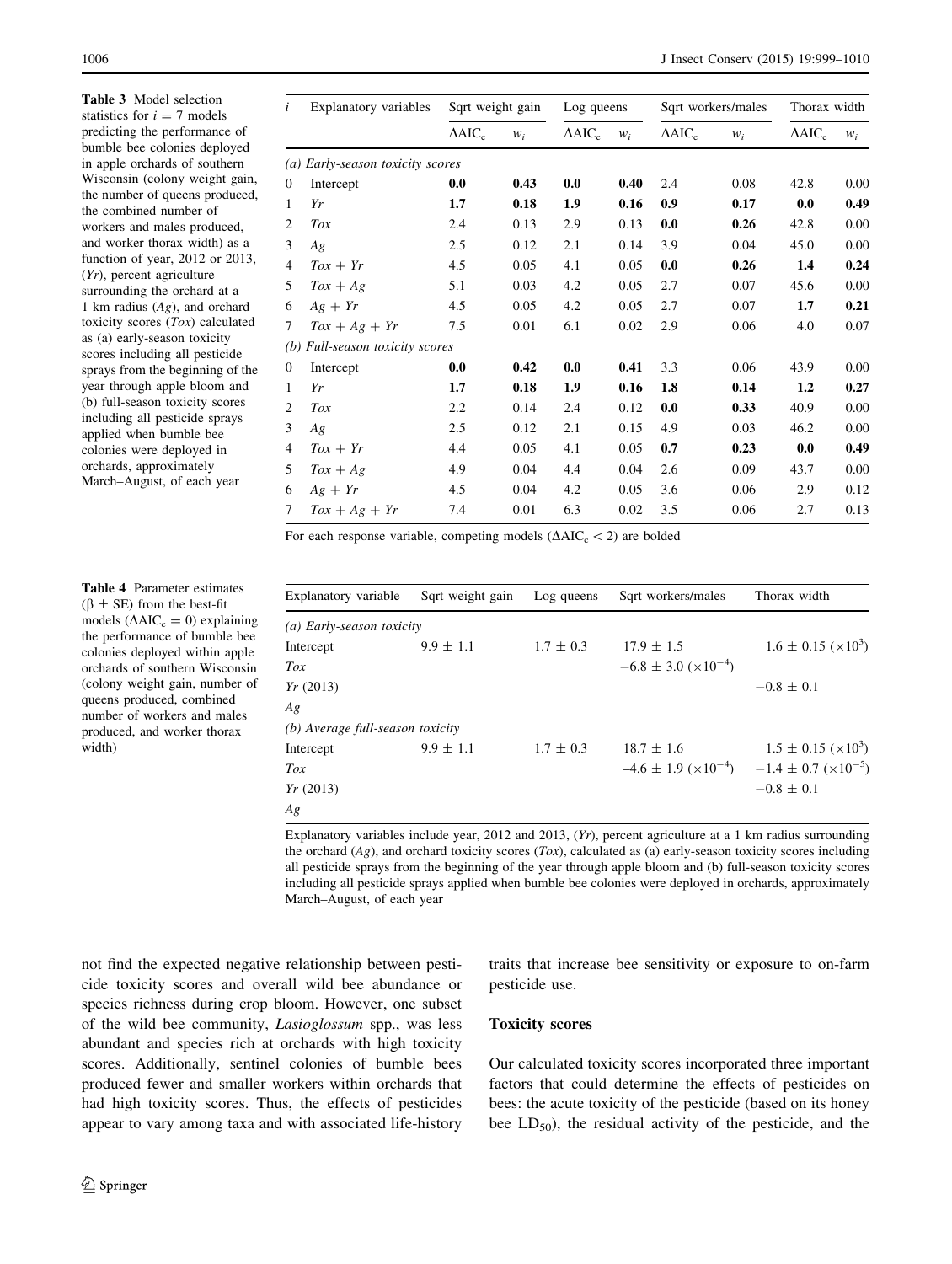

<span id="page-8-0"></span>

amount of pesticide applied within the orchard. However, additional factors may influence bee exposure to pesticides, such as the weather and presence of flowers during application, which could not be accounted for in our calculations. Additionally, our toxicity scores assume that the effects of multiple pesticide applications are additive, and therefore do not take into account potential synergistic relationships or non-linear effects on bees. While we recognize the limitations of these scores, they are useful for comparing orchards that differ greatly in pesticide use, offering a more nuanced alternative to categorical management (e.g. conventional and organic). In our study, toxicity scores showed significant variation within and between organic and conventional orchards, with some organic orchards having higher toxicity scores than conventional orchards due to numerous pesticide applications, high application rates, and the use of relatively toxic organic insecticides such as spinosad and mineral oil. Therefore, a continuous index of pesticide-use intensity may better explain variability in bees across orchards with different pest management programs.

The two calculated toxicity scores, early-season and full-season, were strongly correlated to one another, suggesting that farmers' relative pesticide-use intensity is consistent throughout the growing season. Furthermore, wild bee and bumble bee responses were similar to both toxicity scores, indicating that the scores are comparable in their ability to predict wild bee abundance and richness, or bumble bee colony performance. Early-season toxicity scores included mainly fungicides applied before apple bloom, and were expected to have immediate, within-year, negative effects on wild bee activity. Full-season toxicity scores additionally included insecticides, and a few fungicides, applied after bloom, which could affect wild bees with long foraging periods and bumble bee colonies active throughout the summer. Interestingly, orchards' fullseason toxicity scores were relatively consistent across two consecutive years despite yearly variability in weather, crop size, and pest pressure, suggesting an overall consistent pest management philosophy for an orchard. We thus

expected that patterns of wild bee abundance and species richness during crop bloom would be related to average full-season toxicity scores due not only to pesticides applied during our study period, but to legacy effects from similar management practices in recent past years.

# Wild bee abundance and diversity across a gradient of toxicity scores

Contrary to our expectations, orchards applying highly toxic insecticides did not have reduced overall wild bee abundance or species richness during crop bloom relative to orchards with lower toxicity management. This overall pattern was due in part to opposing responses by the dominant bee genera Andrena and Lasioglossum; while Lasioglossum spp. were negatively affected by toxicity scores, Andrena spp. were positively affected. The positive response of Andrena spp. to toxicity scores is difficult to explain, but it is possible that orchard toxicity scores were correlated with some other beneficial aspect of orchard management, or with resource availability within the orchard. In particular, orchards with higher toxicity scores may have had a denser display of apple flowers, which could lead to a higher abundance and richness of Andrena spp. during bloom. Additionally, the life-history traits of Andrena spp. could explain the lack of a negative response to toxicity. Andrena spp. are primarily springtime foragers with relatively short foraging periods, and are thus not exposed to pesticides applied after apple bloom and included in full-season scores (Michener [1974](#page-10-0), [2000](#page-10-0)). And while their foraging periods may better overlap with earlyseason scores, exposure to such early-season sprays will depend on foraging or nesting location. As many Andrena spp. in orchards were medium-large bodied bees in the subgenus *Melandrena*, with associated long foraging ranges (Greenleaf et al. [2007\)](#page-10-0), they could have been foraging in habitats adjacent to orchards before apple bloom and therefore exposed to very few orchard pesticides. Furthermore, for species that can move across habitats, withinorchard pesticide applications may not appear to influence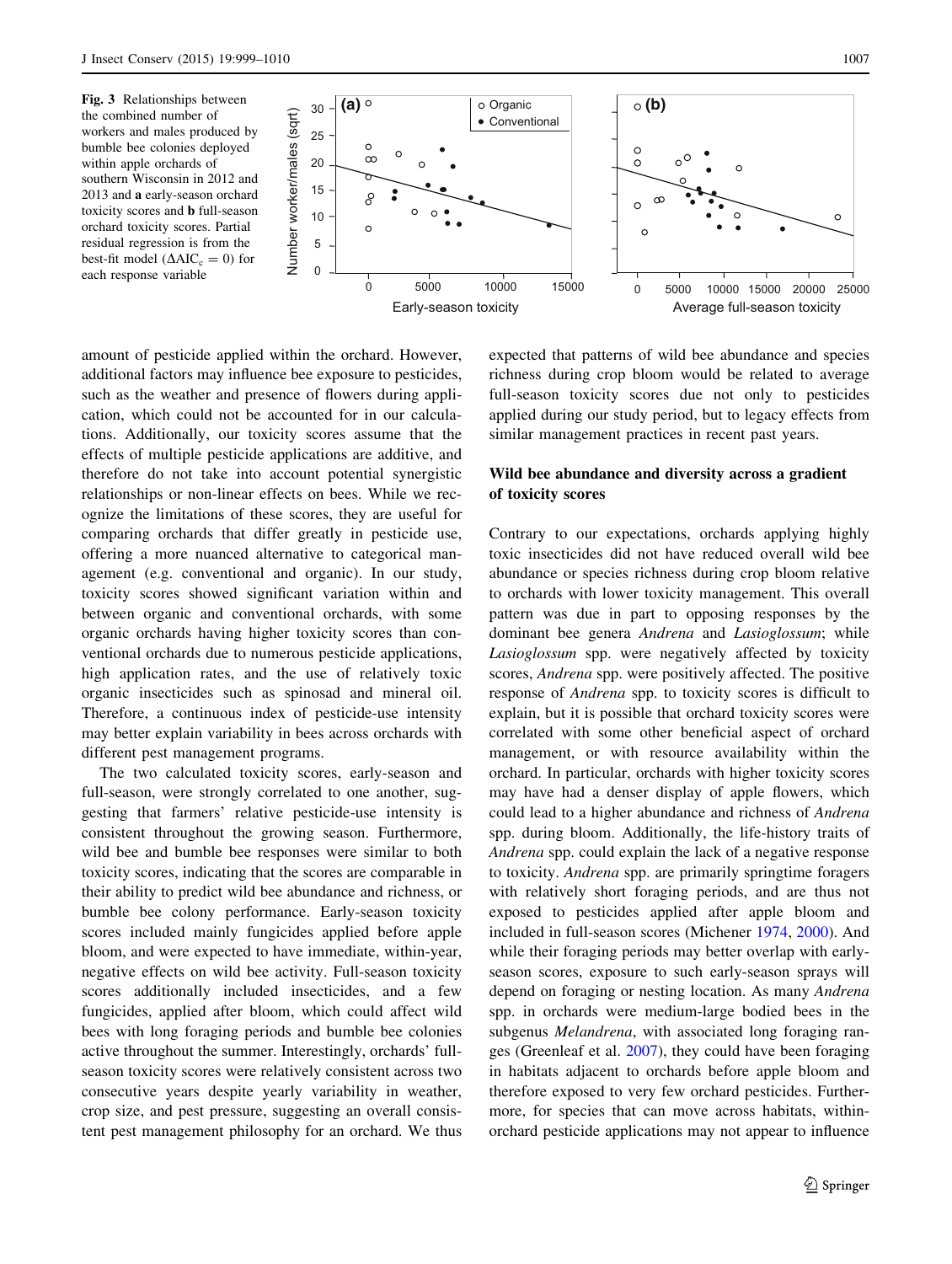<span id="page-9-0"></span>local activity if regional bee populations can recolonize the orchard after a mortality event from a pesticide application. In this scenario, factors at the landscape scale affecting the source pool of wild bees may affect local bee activity as much or more than within-orchard pesticide use. And indeed, we found that the percentage of agriculture in the surrounding landscape had a negative effect on both Andrena abundance and species richness during apple bloom.

On the other hand, many life-history traits shared by Lasioglossum spp. could increase their exposure and sensitivity to orchard pesticides and explain their negative response to toxicity scores. First, many Lasioglossum species are social, a trait that is expected to increase sensitivity to pesticides particularly if they are applied early in the season during queen activity and colony formation (Michener [1974](#page-10-0), [2000;](#page-10-0) Williams et al. [2010;](#page-11-0) Brittain and Potts [2011](#page-10-0)). Additionally, *Lasioglossum* spp. generally have longer foraging periods as compared to Andrena spp., thereby increasing their exposure to season-long pesticide applications (Michener [1974](#page-10-0), [2000\)](#page-10-0). And finally, the majority of Lasioglossum spp. in our study system are small-bodied bees in the subgenus *Dialictus*, and therefore more likely to have short foraging ranges (Michener [1974](#page-10-0); Greenleaf et al. [2007;](#page-10-0) Gibbs [2011](#page-10-0)). We thus expect their populations to be strongly regulated by local factors including orchard management rather than broad-scale landscape factors. The activity of small-bodied bees within the orchard during bloom is also unlikely to be influenced by foragers from the surrounding landscape due to the limited foraging ranges of these bees. Small-bodied bees may furthermore show a stronger response to toxicity scores because their small body size results in increased sensitivity to smaller doses of pesticides (Thompson and Hunt [1999](#page-11-0); Malone et al. [2000\)](#page-10-0).

# Bumble bee colony performance across a gradient of toxicity scores

Though pesticide use did not affect all measured bumble bee colony performance traits, including the number of new queens (gynes), there were negative effects on the production of workers and males, and on worker body size. These results are consistent with other studies that examined bumble bee responses to specific pyrethroid and neonicotinoid insecticides and found that the number of workers, but not gynes, was negatively affected (Gels et al. [2002;](#page-10-0) Gill et al. [2012](#page-10-0); Baron et al. [2014;](#page-10-0) but see Whitehorn et al. [2012](#page-11-0)). While the number or size of workers may not directly contribute to bumble bee population growth rates, as only queens reproduce, workers could have an indirect effect on population growth via their effects on colony and gyne health. The negative effects of orchard pesticides on bumble bees may be due to bumble bee life-history traits, or due to our ability to detect effects at the individual bee and colony level that are harder to detect at the bee community level. Like many of the Lasioglossum spp., bumble bees are social and have long foraging periods, factors that could increase their sensitivity and exposure to both earlyseason and season-long pesticide applications (Michener [2000](#page-10-0); Brittain and Potts [2011](#page-10-0)). Unlike small sweat bees, however, large-bodied bumble bees have long foraging ranges that would enable them to forage outside of the orchard (Osborne et al. [1999\)](#page-10-0). But, our placement of colonies within the center of orchards guaranteed that the bees were nesting within orchards and likely ensured some exposure to orchard pesticides throughout the season. Our results suggest that highly toxic pesticides can decrease colony growth and worker size, with potential consequences for local populations of wild bumble bees.

## Conclusions and implications

Farmers of pollinator-dependent crops are concerned with how their pest management practices affect bee activity during crop bloom, as this may have deleterious effects on crop pollination. In this study, we found that total wild bee abundance and species richness during apple bloom were not significantly related to orchard toxicity scores due to differing responses by common bee genera. These findings do not necessarily suggest that orchard pesticide applications are benign, or even beneficial, to bees, but rather illustrate that different taxa have variable exposure and sensitivity to on-farm pesticide applications. Bees that did show negative responses to toxicity scores, including Lasioglossum spp. and sentinel bumble bees, shared certain life-history traits expected to increase their vulnerability to pesticides including long foraging periods and sociality. Our results highlight the need to examine pest management on a continuous gradient, as there was overlap in toxicity scores between organic and conventional categories, and suggest that studies should examine species or taxonspecific responses in addition to overall, community-wide responses.

Acknowledgments The authors would like to thank Mike Arduser and Jason Gibbs for assistance in identifying bees, Dr. Tom Green for his expertise and helpful comments, The Wisconsin Apple Growers Association, and the United States Department of Agriculture Specialty Crop Block Grant Program for funding.

## References

Abbott VA, Nadeau JL, Higo HA, Winston ML (2008) Lethal and sublethal effects of Imidacloprid on Osmia lignaria and Clothianidin on Megachile rotundata (Hymenoptera: Megachilidae). J Econ Entomol 101:784–796. doi:10.1603/0022-0493(2008)101 [784:LASEOI]2.0.CO;2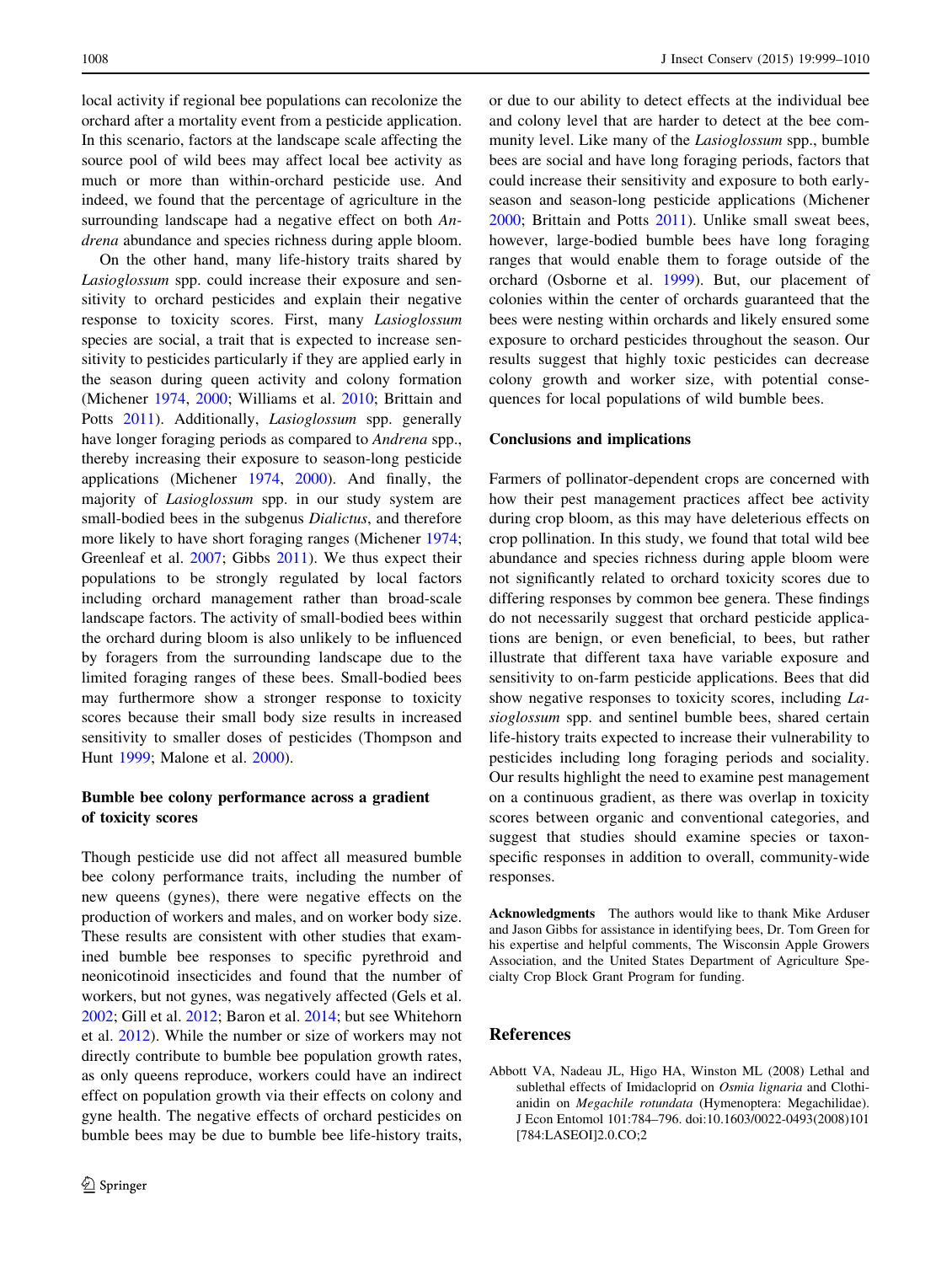- <span id="page-10-0"></span>Andersson GKS, Rundlöf M, Smith HG (2012) Organic farming improves pollination success in strawberries. PLoS one 7:e31599. doi:[10.1371/journal.pone.0031599](http://dx.doi.org/10.1371/journal.pone.0031599)
- Arena M, Sgolastra F (2014) A meta-analysis comparing the sensitivity of bees to pesticides. Ecotoxicology 23:324–334. doi[:10.1007/s10646-014-1190-1](http://dx.doi.org/10.1007/s10646-014-1190-1)
- Baron GL, Raine NE, Brown MJF (2014) Impact of chronic exposure to a pyrethroid pesticide on bumblebees and interactions with a trypanosome parasite. J Appl Ecol 51:460–469. doi[:10.1111/](http://dx.doi.org/10.1111/1365-2664.12205) [1365-2664.12205](http://dx.doi.org/10.1111/1365-2664.12205)
- Biesmeijer JC, Roberts SPM, Reemer M et al (2006) Parallel declines in pollinators and insect-pollinated plants in Britain and the Netherlands. Science 313:351–354. doi[:10.1126/science.1127863](http://dx.doi.org/10.1126/science.1127863)
- Brittain C, Potts SG (2011) The potential impacts of insecticides on the life-history traits of bees and the consequences for pollination. Basic Appl Ecol 12:321–331
- Brittain C, Bommarco R, Vighi M et al (2010) Organic farming in isolated landscapes does not benefit flower-visiting insects and pollination. Biol Conserv 143:1860–1867. doi[:10.1016/j.biocon.](http://dx.doi.org/10.1016/j.biocon.2010.04.029) [2010.04.029](http://dx.doi.org/10.1016/j.biocon.2010.04.029)
- Burkle LA, Marlin JC, Knight TM (2013) Plant-pollinator interactions over 120 years: loss of species, co-occurrence, and function. Science 339:1611–1615. doi:[10.1126/science.1232728](http://dx.doi.org/10.1126/science.1232728)
- Burnham KP, Anderson DR (eds) (2004) Model selection and multimodel inference. Springer, New York
- Colla SR, Packer L (2008) Evidence for decline in eastern North American bumblebees (Hymenoptera: Apidae), with special focus on Bombus affinis Cresson. Biodivers Conserv 17:1379–1391. doi[:10.1007/s10531-008-9340-5](http://dx.doi.org/10.1007/s10531-008-9340-5)
- Cresswell JE (2011) A meta-analysis of experiments testing the effects of a neonicotinoid insecticide (imidacloprid) on honey bees. Ecotoxicology 20:149–157. doi:[10.1007/s10646-010-0566-0](http://dx.doi.org/10.1007/s10646-010-0566-0)
- Desneux N, Decourtye A, Delpuech JM (2007) The sublethal effects of pesticides on beneficial arthropods. Annu Rev Entomol 52:81–106. doi[:10.1146/annurev.ento.52.110405.091440](http://dx.doi.org/10.1146/annurev.ento.52.110405.091440)
- Eilers EJ, Kremen C, Smith Greenleaf S et al (2011) Contribution of pollinator-mediated crops to nutrients in the human food supply. PLoS one 6:e21363. doi[:10.1371/journal.pone.0021363](http://dx.doi.org/10.1371/journal.pone.0021363)
- Eshenaur B, Grant J, Kovach J, et al (2010) Environmental impact quotient: ''a method to measure the environmental impact of pesticides.'' New York State Integrated Pest Management Program, Cornell Cooperative Extension, Cornell University. [www.nysipm.cornell.edu/publications/EIQ](http://www.nysipm.cornell.edu/publications/EIQ)
- Fauser-Misslin A, Sadd BM, Neumann P, Sandrock C (2014) Influence of combined pesticide and parasite exposure on bumblebee colony traits in the laboratory. J Appl Ecol 51:450–459. doi:[10.1111/1365-2664.12188](http://dx.doi.org/10.1111/1365-2664.12188)
- Gallai N, Salles J-M, Settele J, Vaissière BE (2009) Economic valuation of the vulnerability of world agriculture confronted with pollinator decline. Ecol Econ 68:810–821. doi:[10.1016/j.](http://dx.doi.org/10.1016/j.ecolecon.2008.06.014) [ecolecon.2008.06.014](http://dx.doi.org/10.1016/j.ecolecon.2008.06.014)
- Garibaldi LA, Steffan-Dewenter I, Winfree R et al (2013) Wild pollinators enhance fruit set of crops regardless of honey bee abundance. Science 339:1608–1611. doi[:10.1126/science.1230200](http://dx.doi.org/10.1126/science.1230200)
- Gathmann A, Tscharntke T (2002) Foraging ranges of solitary bees. J Anim Ecol 71:757–764. doi[:10.1046/j.1365-2656.2002.00641.x](http://dx.doi.org/10.1046/j.1365-2656.2002.00641.x)
- Gels JA, Held DW, Potter DA (2002) Hazards of insecticides to the bumble bees Bombus impatiens (Hymenoptera: Apidae) foraging on flowering white clover in turf. J Econ Entom 95:722–728. doi[:10.1603/0022-0493-95.4.722](http://dx.doi.org/10.1603/0022-0493-95.4.722)
- Gibbs J (2011) Revision of the metallic Lasioglossum (Dialictus) of eastern North America (Hymenoptera: Halictidae: Halictini). Zootaxa 3073:1–216
- Gill RJ, Ramos-Rodriguez O, Raine NE (2012) Combined pesticide exposure severely affects individual- and colony-level traits in bees. Nature 491:105–108. doi:[10.1038/nature11585](http://dx.doi.org/10.1038/nature11585)
- Greenleaf SS, Williams NM, Winfree R, Kremen C (2007) Bee foraging ranges and their relationship to body size. Oecologia 153:589–596. doi[:10.1007/s00442-007-0752-9](http://dx.doi.org/10.1007/s00442-007-0752-9)
- Henry M, Béguin M, Requier F et al (2012) A common pesticide decreases foraging success and survival in honey bees. Science 336:348–350. doi[:10.1126/science.1215039](http://dx.doi.org/10.1126/science.1215039)
- Holzschuh A, Steffan-Dewenter I, Kleijn D, Tscharntke T (2007) Diversity of flower-visiting bees in cereal fields: effects of farming system, landscape composition and regional context. J Appl Ecol 44:41–49. doi:[10.1111/j.1365-2664.2006.01259.x](http://dx.doi.org/10.1111/j.1365-2664.2006.01259.x)
- Holzschuh A, Steffan-Dewenter I, Tscharntke T (2008) Agricultural landscapes with organic crops support higher pollinator diversity. Oikos 117:354–361. doi[:10.1111/j.2007.0030-1299.16303.x](http://dx.doi.org/10.1111/j.2007.0030-1299.16303.x)
- Holzschuh A, Steffan-Dewenter I, Tscharntke T (2010) How do landscape composition and configuration, organic farming and fallow strips affect the diversity of bees, wasps and their parasitoids? J Anim Ecol 79:491–500. doi[:10.1111/j.1365-2656.](http://dx.doi.org/10.1111/j.1365-2656.2009.01642.x) [2009.01642.x](http://dx.doi.org/10.1111/j.1365-2656.2009.01642.x)
- Kennedy CM, Lonsdorf E, Neel MC et al (2013) A global quantitative synthesis of local and landscape effects on wild bee pollinators in agroecosystems. Ecol Lett 16:584–599. doi[:10.1111/ele.12082](http://dx.doi.org/10.1111/ele.12082)
- Kovach J, Petzoldt C, Degni J, Tette J (1992) A method to measure the environmental impact of pesticides. New York food and life sciences Bulletin Number 139. Cornell University, New York
- Kremen C, Williams NM, Thorp RW (2002) Crop pollination from native bees at risk from agricultural intensification. PNAS 99:16812–16816. doi:[10.1073/pnas.262413599](http://dx.doi.org/10.1073/pnas.262413599)
- Kremen C, Williams NM, Bugg RL et al (2004) The area requirements of an ecosystem service: crop pollination by native bee communities in California. Ecol Lett 7:1109–1119. doi:[10.](http://dx.doi.org/10.1111/j.1461-0248.2004.00662.x) [1111/j.1461-0248.2004.00662.x](http://dx.doi.org/10.1111/j.1461-0248.2004.00662.x)
- Ladurner E, Bosch J, Kemp WP, Maini S (2005) Assessing delayed and acute toxicity of five formulated fungicides to Osmia lignaria Say and Apis mellifera. Apidologie 36:449–460. doi:[10.](http://dx.doi.org/10.1051/apido:2005032) [1051/apido:2005032](http://dx.doi.org/10.1051/apido:2005032)
- Larson JL, Redmond CT, Potter DA (2013) Assessing insecticide hazard to bumble bees foraging on flowering weeds in treated lawns. PLoS one 8:e66375. doi[:10.1371/journal.pone.0066375](http://dx.doi.org/10.1371/journal.pone.0066375)
- Mallinger RE, Gratton C (2015) Species richness of wild bees, but not the use of managed honeybees, increases fruit set of a pollinatordependent crop. J Appl Ecol 52:323–330. doi:[10.1111/1365-](http://dx.doi.org/10.1111/1365-2664.12377) [2664.12377](http://dx.doi.org/10.1111/1365-2664.12377)
- Malone LA, Phyllis E, Burgess J et al (2000) Effects of four protease inhibitors on the survival of worker bumblebees, Bombus terrestris L. Apidologie 31:25–38. doi[:10.1051/apido:2000104](http://dx.doi.org/10.1051/apido:2000104)
- Michener CD (1974) The social behavior of the bees: a comparative study. Harvard University Press, Cambridge
- Michener CD (2000) The bees of the world. JHU Press, Baltimore
- Mommaerts V, Reynders S, Boulet J et al (2010) Risk assessment for side-effects of neonicotinoids against bumblebees with and without impairing foraging behavior. Ecotoxicology 19:207–215. doi:[10.1007/s10646-009-0406-2](http://dx.doi.org/10.1007/s10646-009-0406-2)
- Morandin LA, Winston ML (2003) Effects of novel pesticides on bumble bee (Hymenoptera: Apidae) colony health and foraging ability. Environ Entomol 32:555–563. doi:[10.1603/0046-225X-](http://dx.doi.org/10.1603/0046-225X-32.3.555)[32.3.555](http://dx.doi.org/10.1603/0046-225X-32.3.555)
- Morandin LA, Winston ML, Franklin MT, Abbott VA (2005) Lethal and sub-lethal effects of spinosad on bumble bees (Bombus impatiens Cresson). Pest Manag Sci 61:619–626. doi:[10.1002/ps.1058](http://dx.doi.org/10.1002/ps.1058)
- National Research Council (U.S) Committee on the Status of Pollinators in North America (2007) Status of pollinators in North America. National Academies Press, Washington
- Osborne JI, Clark SJ, Morris RJ et al (1999) A landscape-scale study of bumble bee foraging range and constancy, using harmonic radar. J Appl Ecol 36:519–533. doi:[10.1046/j.1365-2664.1999.](http://dx.doi.org/10.1046/j.1365-2664.1999.00428.x) [00428.x](http://dx.doi.org/10.1046/j.1365-2664.1999.00428.x)